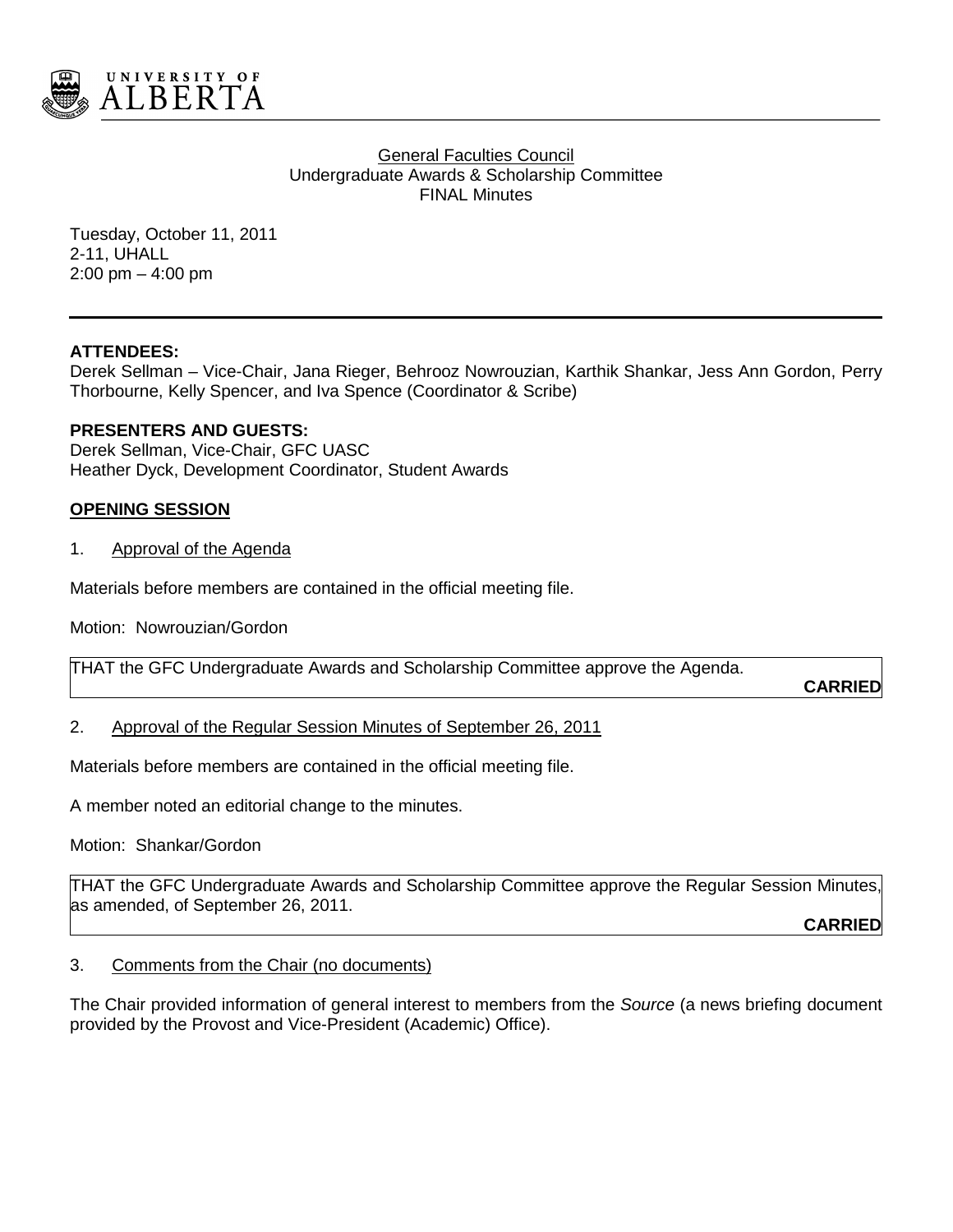# **ACTION ITEMS**

# 4. New Undergraduate Student Awards and Scholarships For Approval (October 11, 2011)

Materials before members are contained in the official meeting file.

*Presenter:* Heather Dyck, Development Coordinator, Student Awards

*Purpose of the Proposal:* To approve new undergraduate awards and scholarships.

New Undergraduate Awards and Scholarships for Approval (October 11, 2011)

- 1. Edmonton Bar Association Award
- 2. Stephen Kapalka Memorial Prize in Creative Writing
- 3. Law Class of 1968 Bursary
- 4. Interior West Fire Council Prize

*Discussion:* A few editorial changes were noted by the Committee.

Motion: Shankar/Nowrouzian

THAT the GFC Undergraduate Awards and Scholarship Committee approve, under delegated authority from General Faculties Council new undergraduate awards and scholarships, as set forth in Attachment 2 and as amended, to be effective immediately.

**CARRIED**

5. Approval of Amendments to Existing Undergraduate Student Awards and Scholarships (October 11, 2011)

Materials before members are contained in the official meeting file.

*Presenter:* Heather Dyck, Development Coordinator, Student Awards

*Purpose of the Proposal:* To approve amendments to existing undergraduate awards and scholarships.

Existing Undergraduate Awards and Scholarships for Approval (October 11, 2011)

- 1. Dr Robert Schutte Award in Science
- 2. Campus Saint-Jean International Award
- 3. Together with Totem Award

*Discussion:* A few editorial changes were noted by the Committee.

Motion: Shankar/Behrooz

THAT the GFC Undergraduate Awards and Scholarship Committee approve, under delegated authority from General Faculties Council amendments to existing undergraduate awards and scholarships, as set forth in Attachment 2 and as amended, to be effective immediately.

**CARRIED**